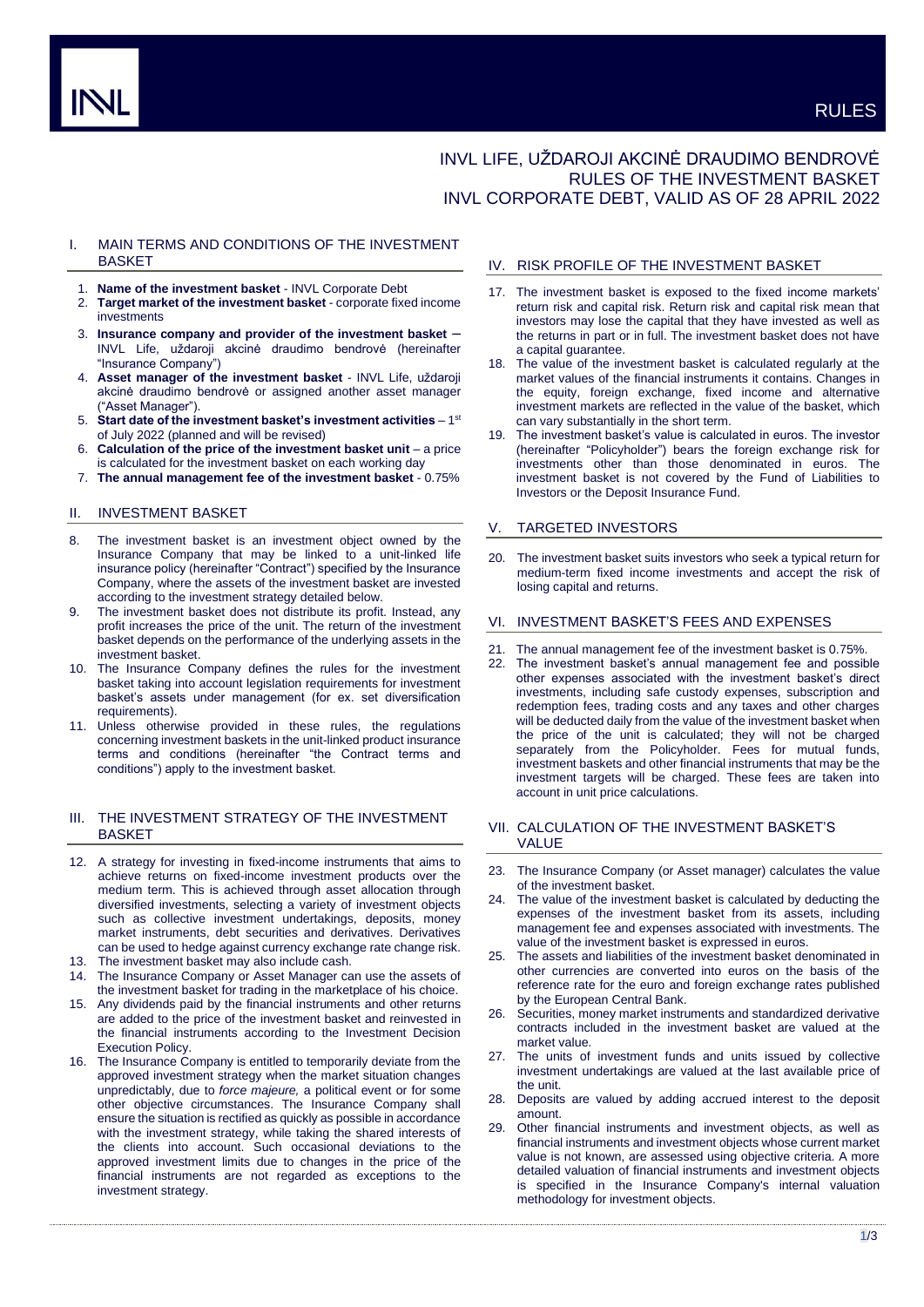30. A value is calculated for the investment basket for the days those Lithuanian banks are generally open (working days). Based on any changes, market disturbances or other similar reasons possibly affecting the investment basket's investments, the Insurance Company (Asset Manager) can interrupt the calculation of the investment basket's value until the calculation of the value can be carried out normally.

## VIII. CALCULATION OF THE UNIT PRICE OF THE INVESTMENT BASKET

- 31. The price of the investment basket unit is calculated by dividing the value of the basket by the number of investment basket units in circulation.
- 32. The unit price of the investment basket may be divided into fractions. The number of investment basket's units and the unit price are rounded to 4 decimal places. The unit price of the investment basket is expressed in euros. The latest unit price of the investment basket is available from the Insurance Company and on the Insurance Company's website.

#### IX. LINK BETWEEN INVESTMENT DIRECTION AND CONTRACTAND ASSOCIATED RESTRICTIONS

- 33. Investment basket is linked to the Contract only for the purpose of calculation of capital accumulated in the Contract.
- 34. The subscription of the investment basket's units means tying a new payment after corresponding fees deduction under the customer's Contract or of already existing savings to the price of the investment basket's unit. The redemption of the investment basket units means the withdrawal of the Contract's savings tied to the investment basket or their transference to another investment basket.
- 35. The Insurance Company is entitled to refuse to execute the Policyholder's investment order due to linking the Contract with the investment basket. The Insurance Company has the right to limit the number of investment baskets selected in the Contract, the combination with other investment baskets offered by the Insurance Company or to determine the minimum number of units or the minimum amount in euros that may be linked to the Contract at any time.
- 36. The redemption price of the investment basket unit coincides with the price of the unit.
- 37. Investment assignments are executed in the order in which they are submitted.
- 38. The investment assignment can only be cancelled with the approval of the Insurance Company.
- 39. The Insurance Company is entitled to restrict investment basket unit redemptions and subscriptions due to market disturbances or other similar reasons, or if the restriction is deemed necessary to protect the interests of other Policyholders. Such a situation can arise, for example, due to a market disturbance, as a result of which the valuation and realization of the Investment Basket's investments and value calculation of the Investment Basket cannot be carried out reliably.
- 40. Investment risk borne by Policyholder as well covers such situations when investment basket unit redemptions and subscriptions are temporarily or permanently suspended by Insurance Company, Asset manager or state institution, as well as cases of suspension of investment basket unit valuation (unit price is not calculated on a particular day and it is determined later). In such cases investment unit price is calculated, Policyholder's investment orders or other transactions in respect to the Contract are executed as soon as subscription/redemption of investment units is reopened and unit price available.
- 41. The Insurance Company is entitled to change the Asset Manager of the investment basket and make changes to the rules of the investment basket. Changes are reported on the Insurance Company's website.

# X. TERMINATION OF THE INVESTMENT BASKET

42. The Insurance Company is entitled to terminate the investment basket or to merge it with other investment basket, owned by the

Insurance Company. Policyholders' notification procedure is set in the Contract terms and conditions.

## XI. OWNERSHIP OF AND RIGHTS TO THE INVESTMENT BASKET AND ITS UNITS

43. The Policyholder or beneficiaries do not have title or other rights to the investment basket or to its units linked to the Contract. The Insurance Company holds the title to the units of the basket and the financial instruments belonging to the basket linked to the **Contract.** 

# XII. TAXES AND PAYMENTS TO AUTHORITIES

- 44. If the investment basket or financial instruments in the basket are subject to direct or indirect taxes under a law or an order issued, or other fees imposed by the authorities, and which are payable by the Insurance Company, the Insurance Company is entitled to charge the corresponding sum from the investment basket's asset.
- The investment basket's financial instruments may be subject to tax costs, which affect the price of the financial instrument's or investment basket's value.

#### XIII. RISKS ASSOCIATED WITH THE INVESTMENT BASKET

#### 46. **MARKET RISK**

Financial instruments are affected by market risk, i.e. risk which is caused by general economic development, in other words factors that affect the overall performance of companies operating on the markets and/or that the value of the investment changes as a result of changes in the economic outlook.

## 47. **RETURN RISK**

The performance of the investment basket is dependent on the performance of the target market, which may vary during the investment period. No guarantees can be made concerning the performance of the target market. The past performance of investments is no guarantee of future performance. Investing in the investment basket is not the same as investing directly in the target market.

# 48. **INTEREST RATE RISK**

Interest rate risk results from the value of the investment basket changing due to a change in the market interest rates.

## 49. **CREDIT RISK**

Credit risk means a loss or the weakening of the financial position because the issuer of a security or other debtor fails to meet his or her obligations. If the credit risk materializes, the investor bears the risk of losing the investment entirely or in part.

#### 50. **COUNTERPARTY RISK**

Counterparty risk arises due to the other party in a financing or derivative contract and materializes if the counterparty is unable or unwilling to meet his or her obligations. If the counterparty risk materializes, the market value of the contract concluded with the counterparty is subject to risk. The investor bears the risk of losing the investment entirely or in part if the counterparty risk materializes due to the insolvency of the derivative counterparty prior to the redemption of the investment.

## 51. **FOREIGN EXCHANGE RISK**

If the financial instruments include investments other than euro denominated investments, changes in exchange rates may affect the performance of the financial instrument.

#### 52. **LIQUIDITY RISK**

The markets' liquidity risk means that investments cannot be or cannot easily be realized or covered at the current market price or that a value cannot be determined for the investments due to the markets' lack of depth or because the markets are not working due to disturbance. The value of an investment may need to be defined in an exceptional manner at an exceptional time as the result of a market disturbance.